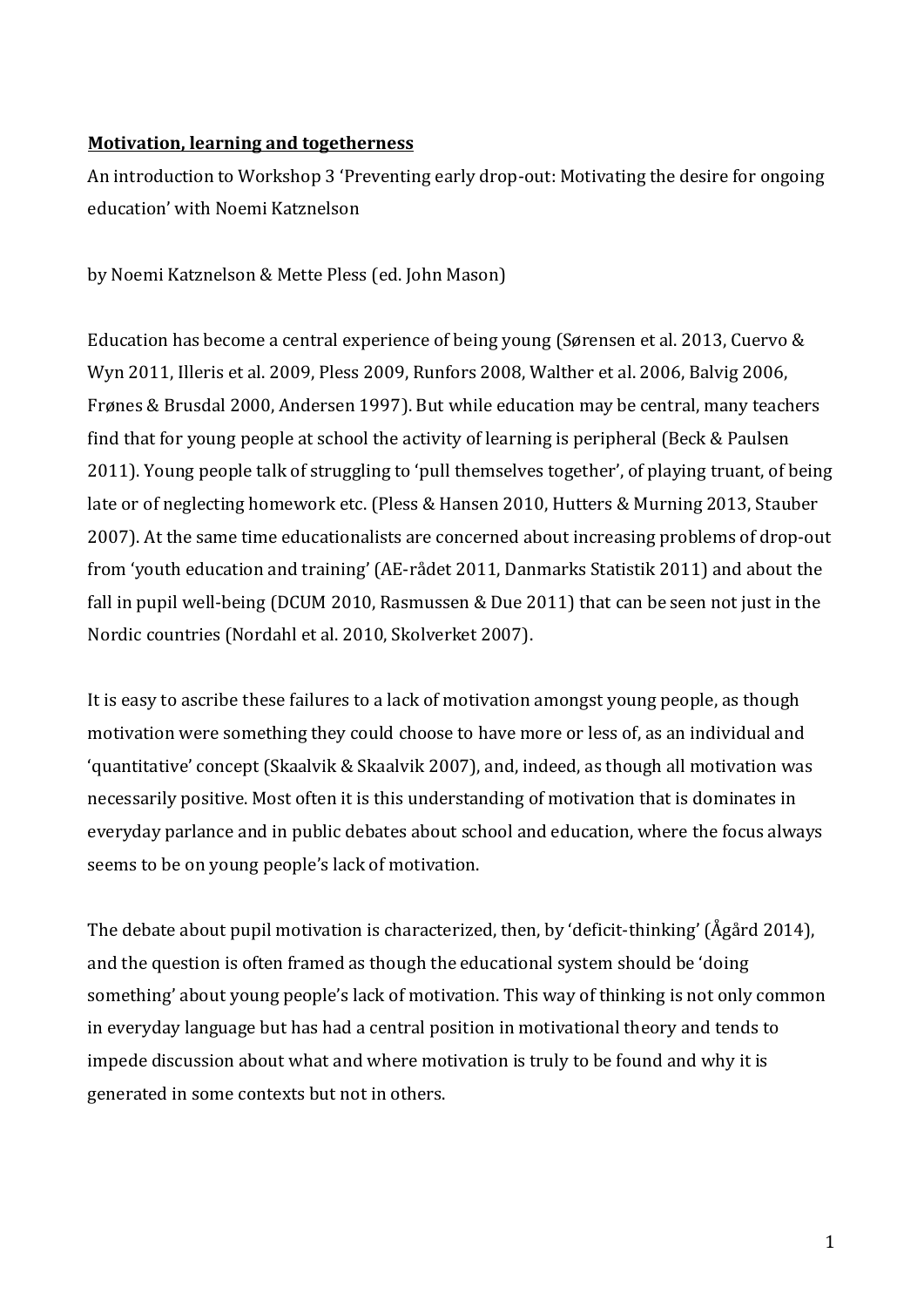Motivation can more usefully be seen as a complex and differentiated phenomenon that arises in the interplay between young people/pupils and a given educational context (e.g. a classroom). Thinking like this shifts focus from a preconceived preoccupation with young people's (lack of) motivation to a more scientific exploration of the processes whereby students convert contexts of meaning framed by the school into a part of their own identity (Wenger 1998). Seeing motivation as a process that is dependent on context, one that arises when young people respond to encounters with educational settings, allows us to appreciate that motivation is ubiquitous, that all actions are motivated, that circumstances are as central in determining motivation as in demotivation or amotivation, and that all people can be motivated but that this happens in different ways, in different contexts.

> *If motivation is the result of 'an interplay between young people and an (educational) context, is it possible to be motivated in a social vacuum? If, as seems to be clear, motivation is not some innate characteristic but is generated, in part at least through social factors, which of these factors are most significant in a school context?*

## **A brief historical overview**

During the first part of the 20th century, theories based on behaviorist thinking and individual psychology dominated theoretical views of motivation. Motivation was regarded as a result of award and punishment systems that altered behavior or as linked to stabile and enduring personality traits (Deckers 2005). Behavioral studies were increasingly challenged from the 1950's onwards by humanistic and cognitive approaches to motivation (Dörnyei & Ushioda 2001, Ågård 2014, Skaalvik & Skaalvik 2007). In the 70's and 80's, the psychologists Richard M. Ryan & Edward L. Deci argued that motivation cannot solely be seen as a result of biological processes or external influences (Ryan & Deci 2000). Instead motivation should be understood as being linked to basic human needs with roots in cognitive functions.

They pointed to three basic human needs: 1) to experience mastery and control of a given outcome, 2) to engage, be in contact with and care for others, and 3) to control one's own life in accordance with one's own sense of self. These three underlying needs form the basis for three motivational drives: a) towards competences, b) towards relatedness, and c) towards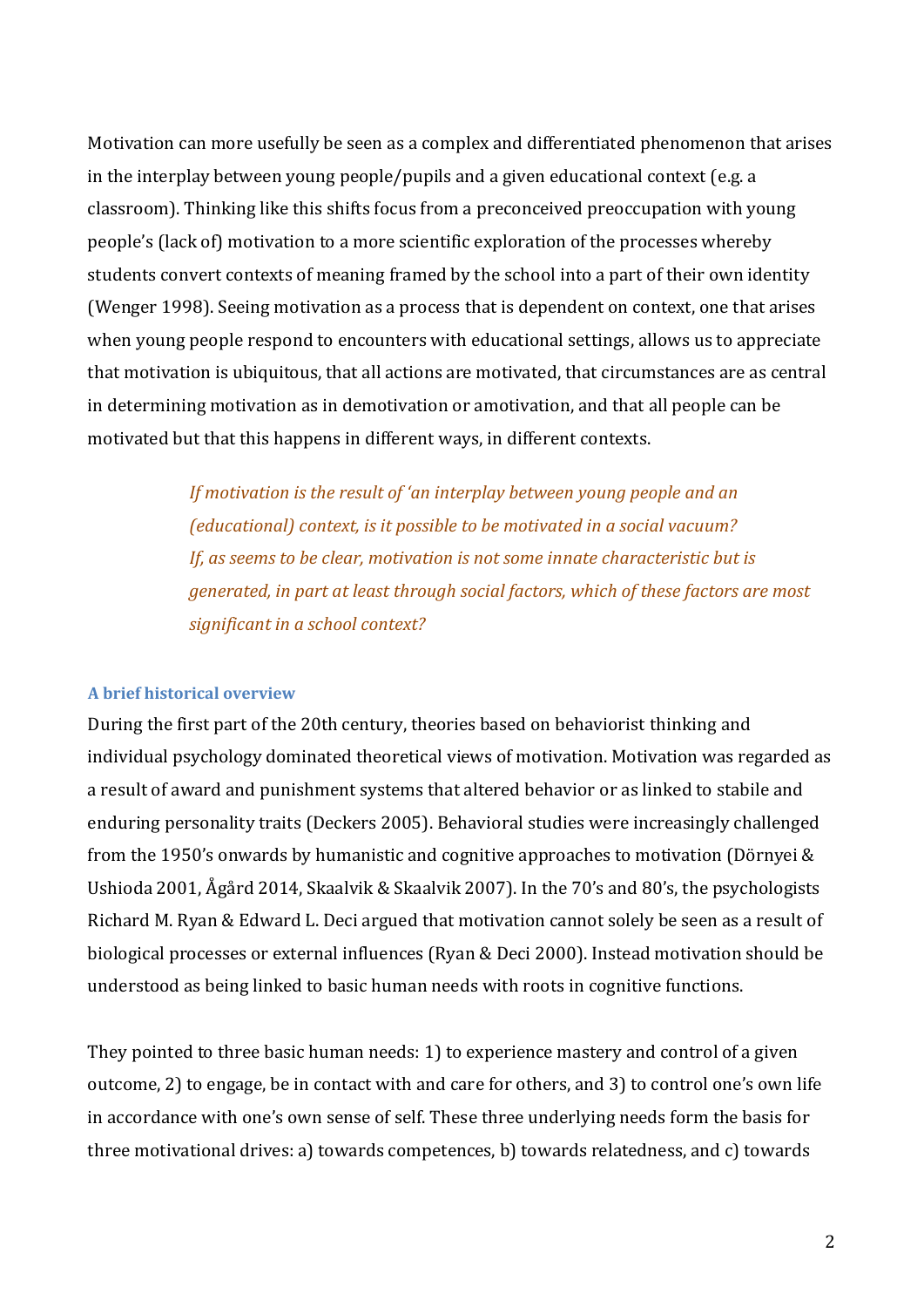self-determination/autonomy. If these needs are not met and rewarded in a given context, then the individual's motivation for participation will dwindle. Using this approach to motivation, Ryan & Deci divide motivation into two qualitatively different forms of motivation (Ryan & Deci 2008), *extrinsic* motivation, where motivation is dependent on an extrinsic goal and *intrinsic* motivation, where the pupil engages in an activity for its own sake. They saw the two forms of motivation as influencing learning processes in markedly different ways, in that they address basic human needs differently. If the school system is to promote learning at a 'higher' and more durable level, it must, according to Deci & Ryan, aim to develop pupils' intrinsic motivation and with it the immersion and wonderment that accompany it.

> *If social relatedness, as Ryan & Deci claim, is a basic human need, then could establishing togetherness in the classroom not be a key to (intrinsic) class motivation? If so, does that mean that creating togetherness should be regarded as a priority, as the precondition evev for any form of intrinsic motivation – and therefore should be in place prior to teaching subject matter?*

Over the past decades theories of motivation have refined or moved on from this somewhat bilateral approach to look beyond the subject being motivated, the pupil, and the object of motivation, the activity. There has been increasing focus on situation, on the social context of learning, on the experience and self-efficacy of the pupil, on self-determination and autonomy, on 'amotivation' (Deci & Ryan 1985), on 'self-guides' (Markus & Nurius 1986, Oyserman & James 2009, Dörnyei 2009) and so on.

If we understand motivation as differentiated, contextual and contingent, we can direct our focus at variations in motivation that are closely linked to the interaction between the experiences and motives the pupils bring to school with them and the school context they are involved in. Central to this, of course, is the social context of the school. Motivation is now no longer an individual quality or expression of need but becomes instead a constellation of factors in an interplay between what pupils bring with them, what they are motivated towards, how they are motivated and under what circumstances. Some of these meaningmaking processes in pupils and, by extension, some of their motives for engaging/not-

3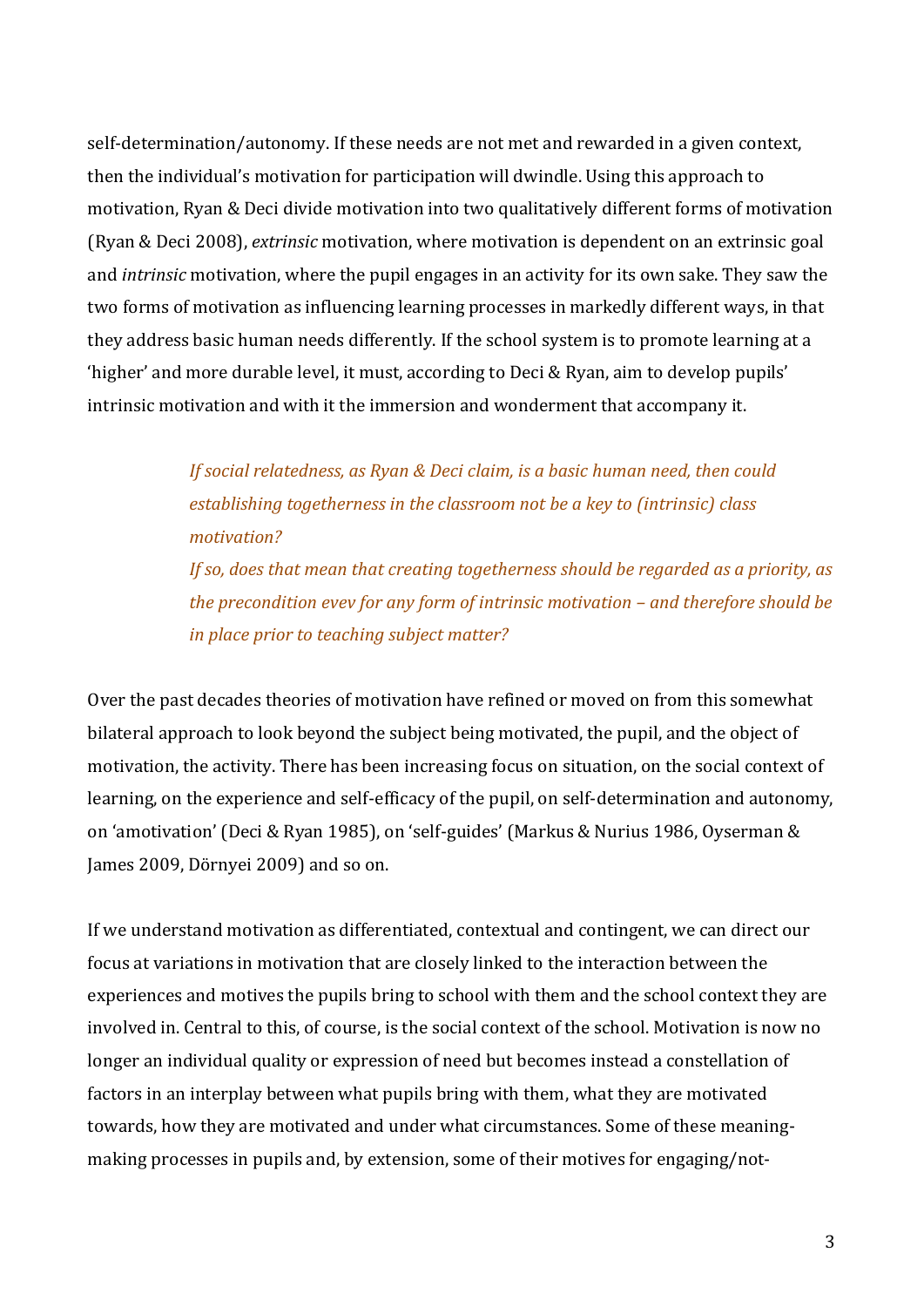engaging in school work will be individual, while others are part of a shared culture (Kaplan et al 2002). Such shared cultures are forms of togetherness and they can support or undermine motivation at school.

One area that has appealed to theorists involves theories of achievement and goal-orientation that focus on young people's motives for participation (or non-participation) in schoolwork (Nicholls 1983, Dweck 1999, Kaplan et al. 2002). Here it is common to distinguish between two overall goal orientations: performance goals and learning goals. Performance goals are characterized by a focus on social comparison, on doing well (or better) than your peers, whereas learning goals (Senko et al. 2011, Jackson 2006) involve increasing understanding and learning new skills as part of a subjective learning process.

Performance goals and learning goals encourage distinctively different learning strategies. For a pupil using a learning goal strategy, efforts made to solve an assignment will be viewed as positive and necessary in order to develop and learn more (Skaalvik 2007). Difficulties need not be seen as set-backs, for the focus will be on learning from them – and 'doing better next time' (ibid. :51). Pupils oriented towards performance goals, on the other hand, will be focused on how others view them and on whether their performance meets up to the teacher's expectations. Performance goals can undermine motivation if they reduce selfworth and weaken the will to meet up to challenges and defeats (Covington 1984). Learning orientation on the other hand is often singled out as what Jackson terms *'…the darling of motivation researchers'* (Jackson 2006:26).

While the distinction between both these goal-orientations is recognized as being important to an understanding of young people's motivation and participation in school, research has focused primarily on academic goal orientations, while social goals (i.e. achieving social status among peers) have received far less attention (Winther-Lindqvist 2010, Jackson 2006, Kaplan 2004).

> *How do performance goal motivation and learning motivation relate to togetherness?*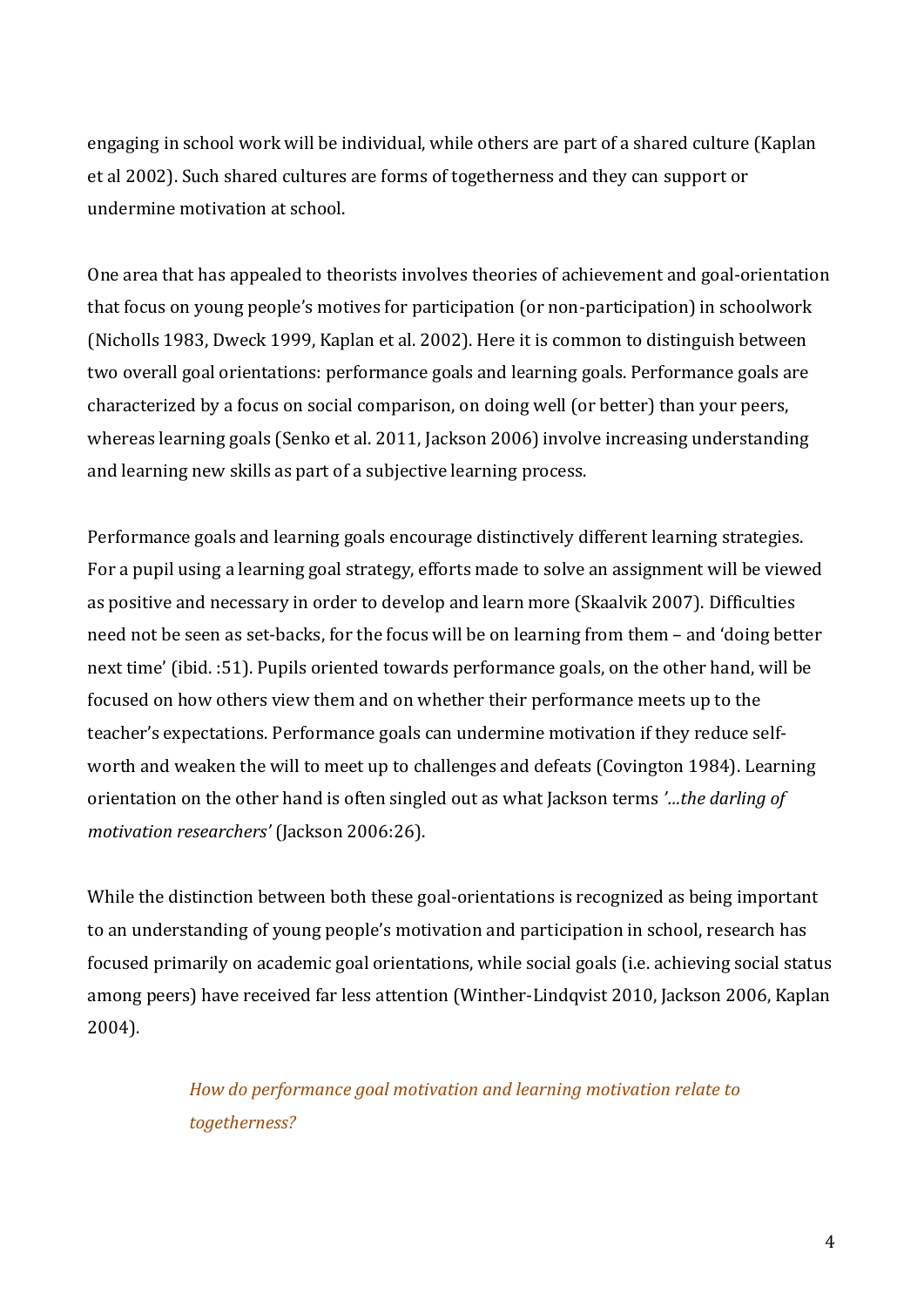*Can togetherness add a cooperative element to performance goal motivation? Can learning motivation be facilitated by encouraging togetherness as a classroom culture?*

## **Levels of motivation**

Recently, greater attention has been paid to the various qualities of motivation – its direction, its intensity, its duration. This latter quality requires what is sometimes now termed 'grit', a quality that some regard as a 'personality trait' (von Culin, Tsukayama & Duckworth 2014) but that others see as being formed by situations in which the young person has experience of success and mastery (Bandura 1993). It does seem to be the case that young people who develop a belief in their own abilities and an expectation that they can master given tasks at school will typically be more motivated to engage in new assignments than young people who have low self-expectations in regard to handling school assignments or whose negative experiences have produced a fear of failure (Hutters & Lundby 2014:19-20, Jackson 2006, Covington 1984). But it also seems to be the case that, while success may be a determining factor for some, for many it is the appearance of success in the form of recognition from peers that generates the highest level of motivation. And if a peer group sees success at school as social failure, then there is a clear motivational conflict.

> *Teachers are generally aware that it is peer group assessment that carries the greatest potential for generating or undermining self-efficacy. How can togetherness affect peer group attitudes?*

*Is it not the case that the primary and most significant context for pupils at school is not the school itself but the social environments in which they move within it? How can the school as a whole become the determining social environment?*

Increasingly, we are understanding motivation as a complex phenomenon that arises in an interplay between a variety of factors, some personal, some interpersonal, some accidental, some circumstantial. It is, in other words, as culturally and subjectively situated. It seems clear that past experience does, indeed, form our sense of what we can and cannot master, and that this is an important motivational factor. It is, however, also clear that we form